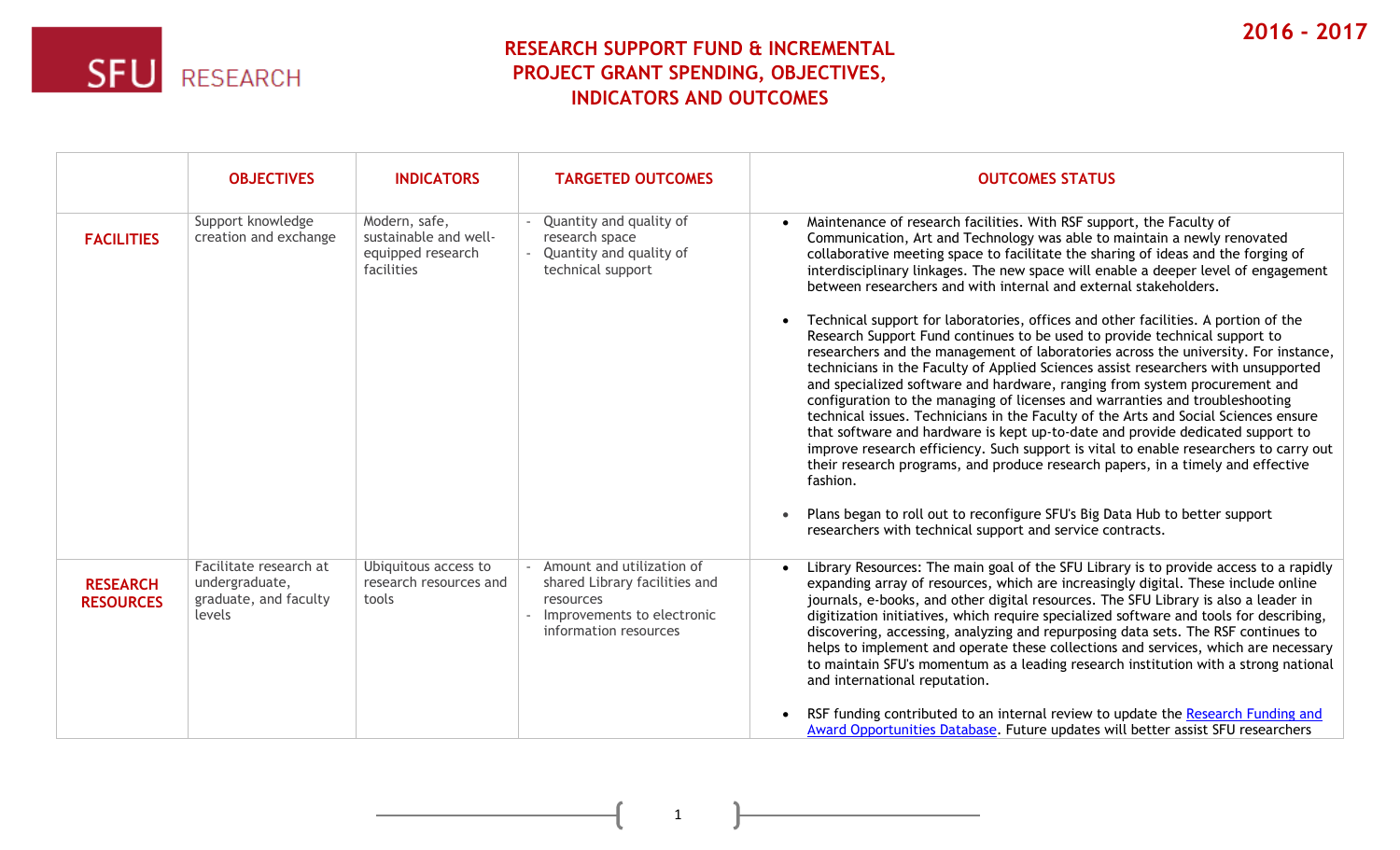|                                          |                                                                           |                                                                                    |                                                                                                                                 | with identifying a comprehensive list of research grant and faculty award<br>opportunities.                                                                                                                                                                                                                                                                                                                                                                                                                                                                                                                                                                                                                                                                                                                                                                                                                                                                                                                                                                                                                                                                                                                                                                                                                                                                                                         |
|------------------------------------------|---------------------------------------------------------------------------|------------------------------------------------------------------------------------|---------------------------------------------------------------------------------------------------------------------------------|-----------------------------------------------------------------------------------------------------------------------------------------------------------------------------------------------------------------------------------------------------------------------------------------------------------------------------------------------------------------------------------------------------------------------------------------------------------------------------------------------------------------------------------------------------------------------------------------------------------------------------------------------------------------------------------------------------------------------------------------------------------------------------------------------------------------------------------------------------------------------------------------------------------------------------------------------------------------------------------------------------------------------------------------------------------------------------------------------------------------------------------------------------------------------------------------------------------------------------------------------------------------------------------------------------------------------------------------------------------------------------------------------------|
| <b>MANAGEMENT &amp;</b><br><b>ADMIN</b>  | Maintain the effective<br>operation of SFU's<br>research enterprise       | Efficient leadership<br>and support, including<br>accurate and timely<br>reporting | Quantity of funded research<br>Quality of research support and<br>promotion<br>Effectiveness of information<br>systems          | Financial and Audit Costs - Research Accounting: Research Accounting is responsible<br>for the financial administration and financial reporting of research funds. Its staff<br>provides services to the university, to the researchers and research personnel, and<br>to the funding sponsors. Activities include: negotiating financial terms and<br>conditions to minimize administrative costs and financial risks; providing budget<br>control; ensuring compliance with internal policies and procedures; handling<br>external audits; providing timely submission of billings and financial reports;<br>following up on research account receivables and outstanding payments; and<br>facilitating the financial administration of research projects. Research Accounting<br>services assists researchers in the timely and proper use of funds. Without such<br>services, the proper financial controls and stewardship would be absent,<br>compromising the university's ability to meet the requirements of external funding<br>agencies and the timeliness and accuracy of billings and financial reports.                                                                                                                                                                                                                                                                               |
|                                          |                                                                           |                                                                                    |                                                                                                                                 | Institutional Support for Completion of Grant Applications - SFU Major Projects<br>Office The SFU Major Projects Office is responsible for facilitating the development<br>and submission of proposals for major research funding programs at provincial,<br>national and international levels, including those offered through the Canada<br>Foundation for Innovation, Western Economic Diversification, and the Canada First<br>Research Excellence Fund. Activities include: providing information on major<br>funding opportunities, facilitating the establishment of research collaborations, and<br>assisting with the development and submission of grant proposals including serving<br>as a liaison between SFU researchers, senior administrators, and other University<br>units as required. In addition, the MPO maintains institutional relationships with the<br>granting agencies and major project offices at other Canadian universities. We<br>credit this support with an increase in the number and quality of major proposals<br>submitted, having a positive impact on SFU's overall research activity and its total<br>research income. Without such support, we could expect a decline in the success of<br>major grant applications and a corresponding decline in SFU's overall research<br>outputs, including publications and training of highly qualified personnel. |
| <b>REGULATORY</b><br><b>REQUIREMENTS</b> | Maintain the highest<br>level of ethical and safe<br>conduct for research | Compliance with<br>regulatory, financial,<br>and funding agency<br>requirements    | Compliance with CCAC, Tri-<br><b>Council Policy Statement</b><br>Quantity and quality of<br>regulatory and technical<br>support | Creation and Support of Regulatory Bodies: SFU's Office of Research Ethics (ORE) is<br>$\bullet$<br>committed to ensuring the highest level of ethical conduct for research involving<br>human participants. The ORE supports researchers through the ethics review<br>process, from the preparation of a new submission to continuing review of ongoing<br>research. The ORE educates researchers in the policies and process of research<br>ethics and ethics review and facilitates the review process conducted by the SFU<br>Research Ethics Board and its subcommittees. The ORE team assists the Director in<br>administering the ethics approval process and in developing educational and<br>research monitoring programs. A portion of the RSF covers the salaries of these                                                                                                                                                                                                                                                                                                                                                                                                                                                                                                                                                                                                               |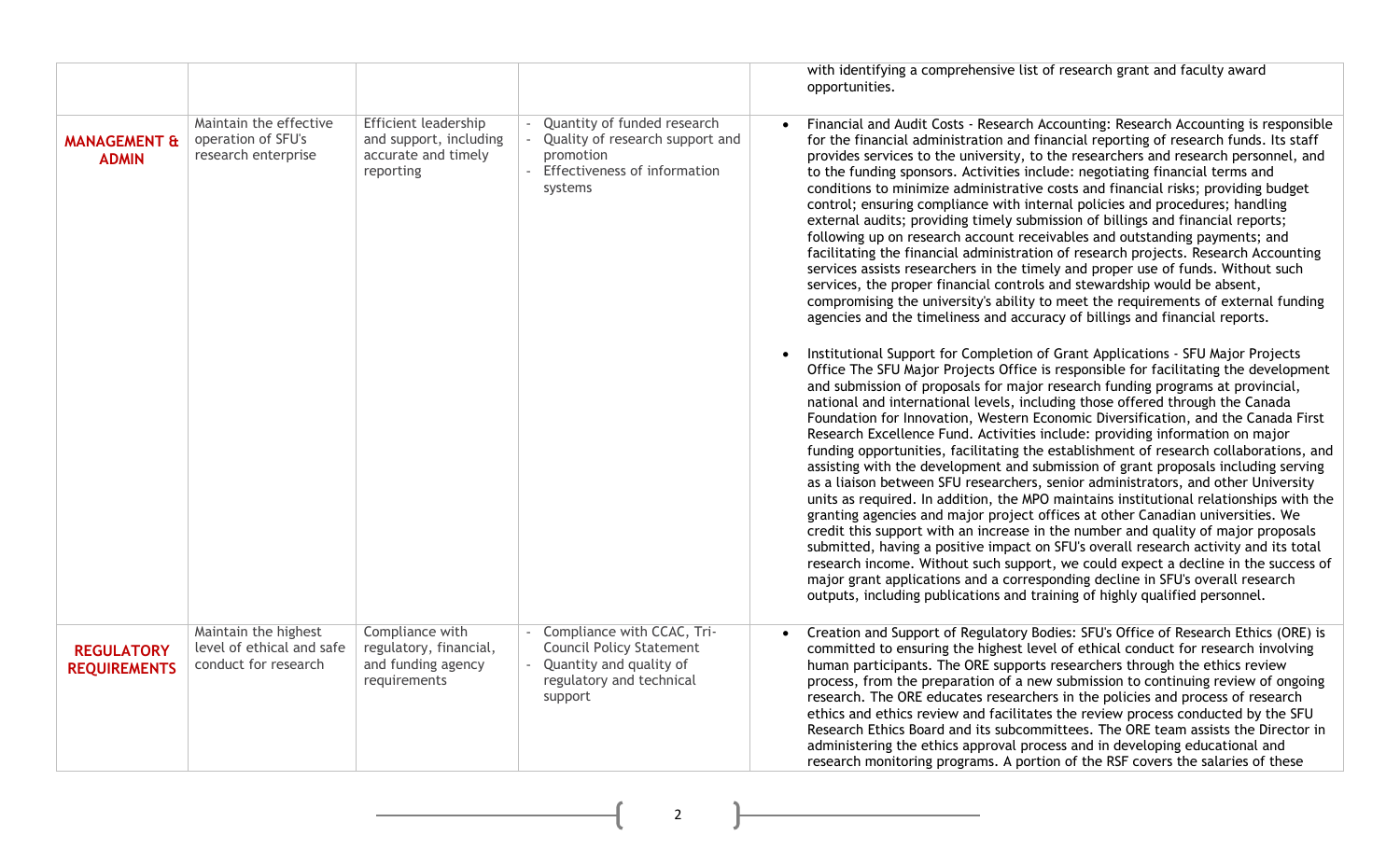|                                                                                         |                                                                                   |                                                                              |                                                                                                                                                                                                                                                | support staff.<br>Technical Support for Animal Care: SFU's Animal Care Services ensures that the<br>university conducts research, testing or testing that involves animals in the most<br>humane and ethical manner possible. Through the University Animal Care<br>Committee, it also ensures that each research project using animals meets or<br>exceeds the standards expressed in the Canadian Council on Animal Care (CCAC)<br>Guide to the Care and Use of Experimental Animals.                                                                                                                                                                                                                                                                                                                                                                                                                                                                                                                                                                                                                                                                                                                                                                                                                                                                                                                                                                                                                                                                                                                                |
|-----------------------------------------------------------------------------------------|-----------------------------------------------------------------------------------|------------------------------------------------------------------------------|------------------------------------------------------------------------------------------------------------------------------------------------------------------------------------------------------------------------------------------------|------------------------------------------------------------------------------------------------------------------------------------------------------------------------------------------------------------------------------------------------------------------------------------------------------------------------------------------------------------------------------------------------------------------------------------------------------------------------------------------------------------------------------------------------------------------------------------------------------------------------------------------------------------------------------------------------------------------------------------------------------------------------------------------------------------------------------------------------------------------------------------------------------------------------------------------------------------------------------------------------------------------------------------------------------------------------------------------------------------------------------------------------------------------------------------------------------------------------------------------------------------------------------------------------------------------------------------------------------------------------------------------------------------------------------------------------------------------------------------------------------------------------------------------------------------------------------------------------------------------------|
|                                                                                         |                                                                                   |                                                                              |                                                                                                                                                                                                                                                | A portion of SFU's RSF is applied toward the salaries of SFU Animal Care staff,<br>technicians and the manager. Without the RSF support, animal research at SFU<br>would be compromised and in many cases could not be performed.                                                                                                                                                                                                                                                                                                                                                                                                                                                                                                                                                                                                                                                                                                                                                                                                                                                                                                                                                                                                                                                                                                                                                                                                                                                                                                                                                                                      |
| <b>INTELLECTUAL</b><br><b>PROPERTY &amp;</b><br><b>KNOWLEDGE</b><br><b>MOBILIZATION</b> | Mobilize research for<br>social and economic<br>benefit                           | Intellectual property<br>and technology<br>transfer activity                 | Quantity and quality of IT/tech<br>transfer activity                                                                                                                                                                                           | Sustenance of Technology Transfer Office The RSF covered the salaries of the key<br>staff within SFU Innovation (IO) Office in 2016/17. These positions help SFU<br>researchers to build effective working relationships with communities, industry,<br>governments, NGOs and non-profits to increase the solution capability of SFU<br>innovators. The RSF support of the SFU Innovation Office enables SFU to continue to<br>be effective in operating within this open innovation environment                                                                                                                                                                                                                                                                                                                                                                                                                                                                                                                                                                                                                                                                                                                                                                                                                                                                                                                                                                                                                                                                                                                       |
| <b>OVERALL</b><br><b>IMPACTS</b>                                                        | Achieve national and<br>international leadership<br>in research and<br>innovation | <b>Outcomes of SFU's</b><br>strategic research and<br>innovation initiatives | - Attraction of outstanding<br>faculty and students<br>- Growth of research funding<br>- Number of research<br>collaborations<br>- Recognition of research and<br>innovation excellence<br>Contributions to economic and<br>social development | In 2017, The Science and Technology for Aging Research (STAR) Institute was<br>established at Simon Fraser University's Surrey campus. STAR will channel<br>innovation and oversee research and skill development for B.C.'s healthy aging tech<br>industry.<br>KEY, SFU's Big Data Initiative launched in early 2017. KEY provides tools, training<br>and expertise to unlock the potential of big data. The initiative engages people in<br>advanced computing for innovation in teaching, research and community impact.<br>KEY also empowers students, faculty, staff, and our partners to use big data to<br>solve real world problems, no matter their discipline, domain, or level of expertise.<br>In 2017, SFU's brain technology laboratories housed at Surrey Memorial Hospital,<br>$\bullet$<br>joined a digital innovation "superhighway" that will pave the way for future<br>national and global collaborations in medical technology research. The labs are<br>connecting to Canada's CANARIE infrastructure, that links to a network of major<br>academic and hospital centres across Canada and the world. Joining CANARIE will<br>expand the labs' ability to collaborate with network members on data-intensive<br>research. Read more.<br>In Spring 2017, Simon Fraser University, in partnership with Compute Canada and<br>$\bullet$<br>regional partner WestGrid, launched a new, advanced research computing (ARC)<br>system, Cedar, at SFU's Burnaby Campus. One of four new Canadian supercomputing<br>and data centre sites, Cedar will give Canadian researchers access to the latest ARC |

3

U